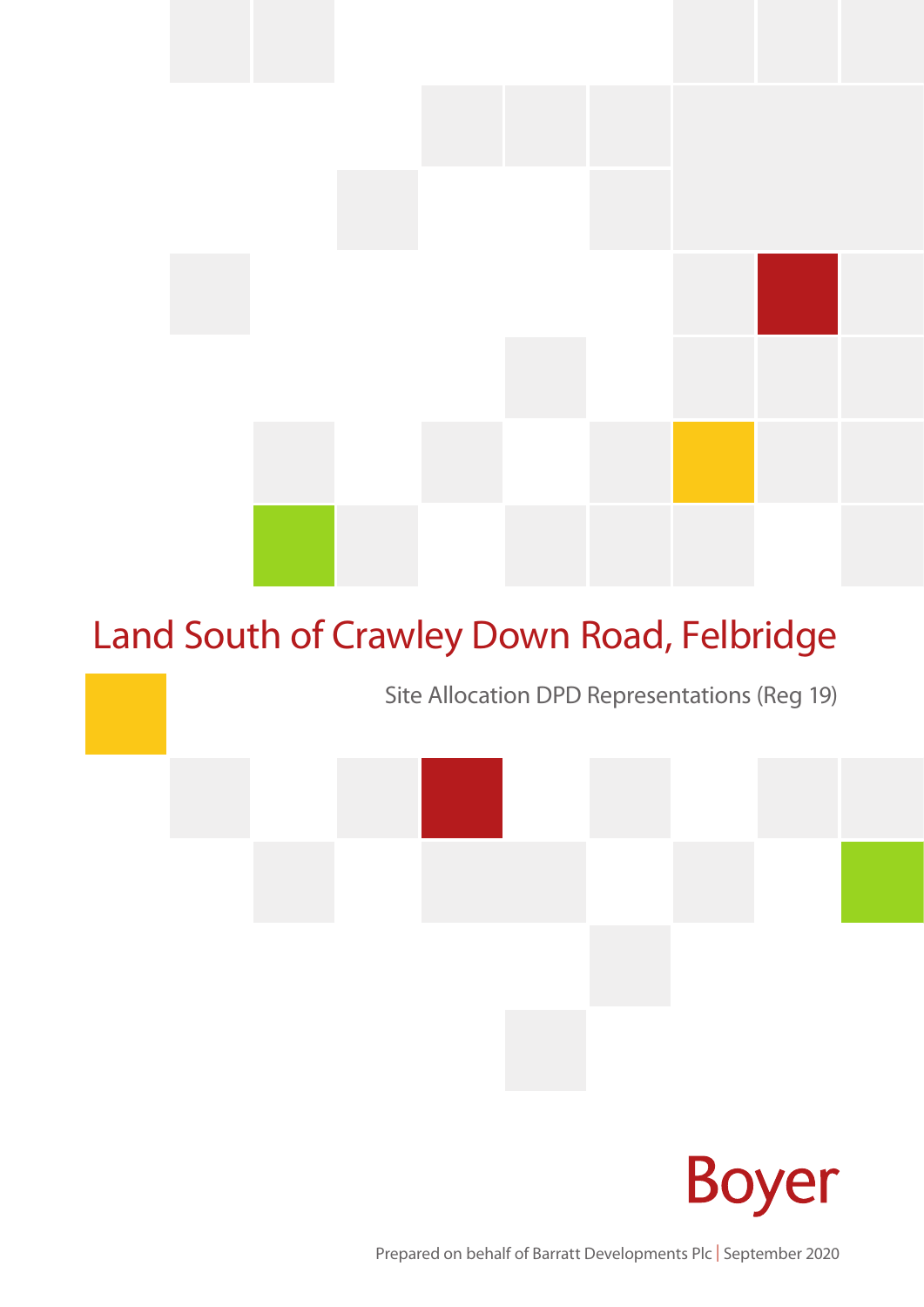### Report Control

| Project:              | Land south of Crawley Down Road, Felbridge |
|-----------------------|--------------------------------------------|
| Client:               | <b>Barratt Developments Plc</b>            |
| Reference:            | 17.5075                                    |
| File Origin:          | Document1                                  |
| <b>Primary Author</b> | Philip Allin                               |
| Checked By:           | Sean Breslin                               |

| Issue | Date     | Status | Checked By |
|-------|----------|--------|------------|
|       | 07/09/20 | Draft  |            |
|       | 25/09/20 | Final  | - SB       |
|       |          |        |            |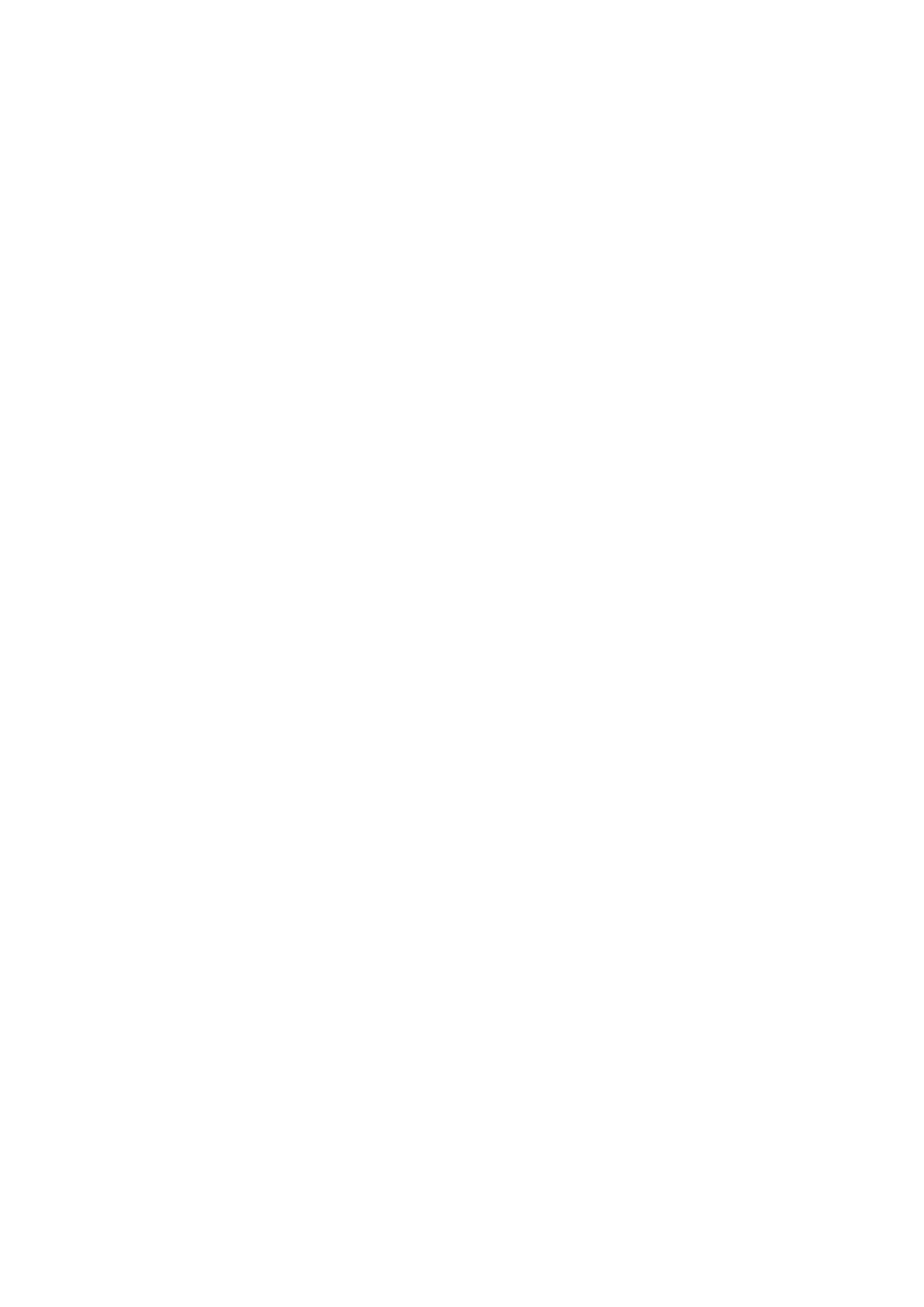### **TABLE OF CONTENTS**

| 1. | Introduction            | $\overline{2}$ |
|----|-------------------------|----------------|
| 2. | Background              | 3              |
|    | Site and Surroundings   | 3              |
|    | <b>Planning Context</b> | 3              |
| 3. | Site Allocation SA19    | 4              |
| 4. | Conclusions             | 7              |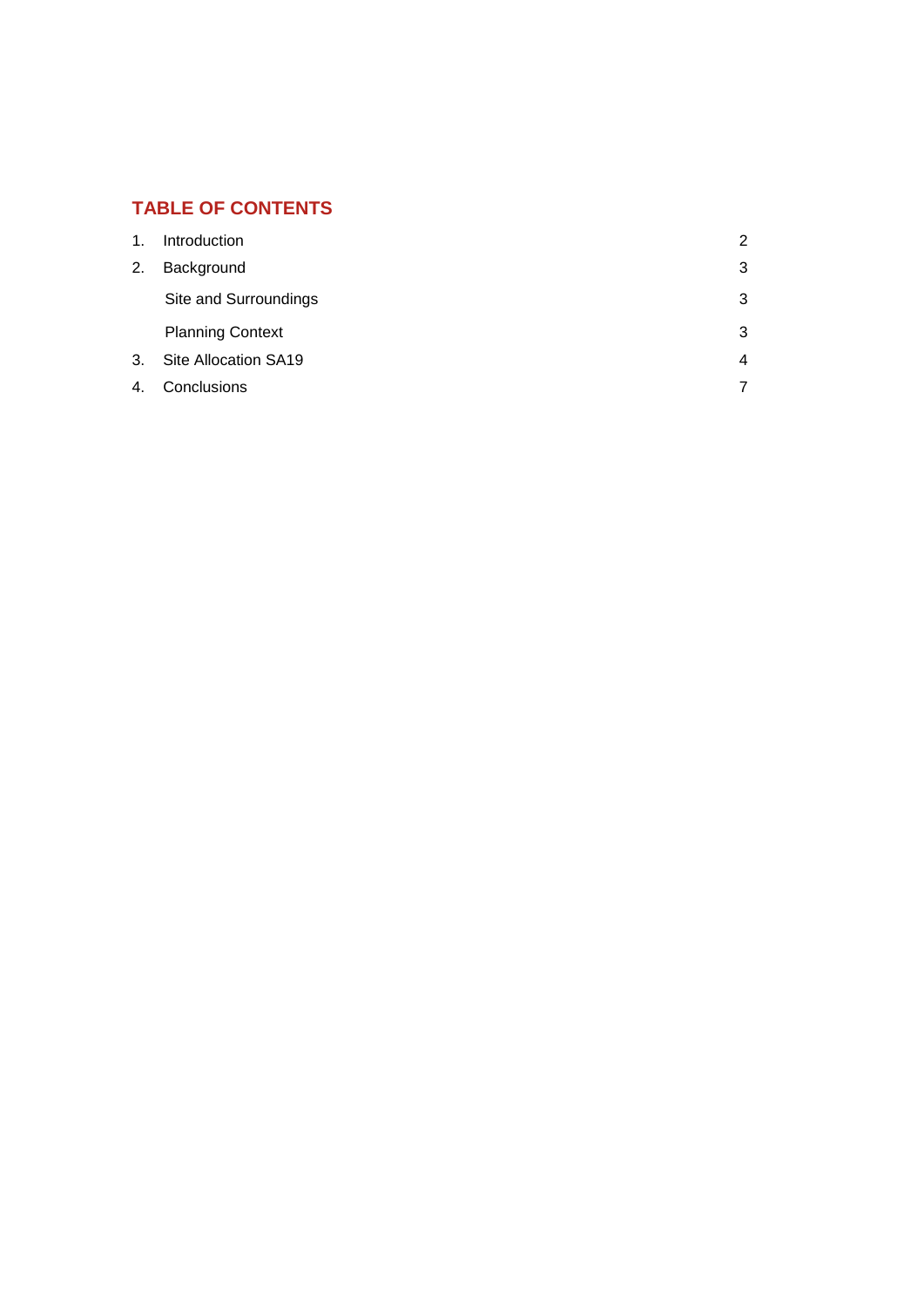### <span id="page-4-0"></span>**1. INTRODUCTION**

- 1.1 This document has been prepared on behalf of Barratt Developments Plc in respect of land south of Crawley Down Road, Felbridge. The site is identified as a proposed housing allocation within the Council's emerging Site Allocations DPD (Regulation 19) capable of delivering 200 new homes together with associated areas of open space (Policy SA19).
- 1.2 Barratt Developments has a controlling interest over the whole of the allocation site, extending to approximately 8.5Ha (20.4 acres). The site location is shown below. These representations follow those made at the Regulation 18 stage and demonstrate that the site's allocation would form part of a sound spatial strategy for Mid-Sussex.

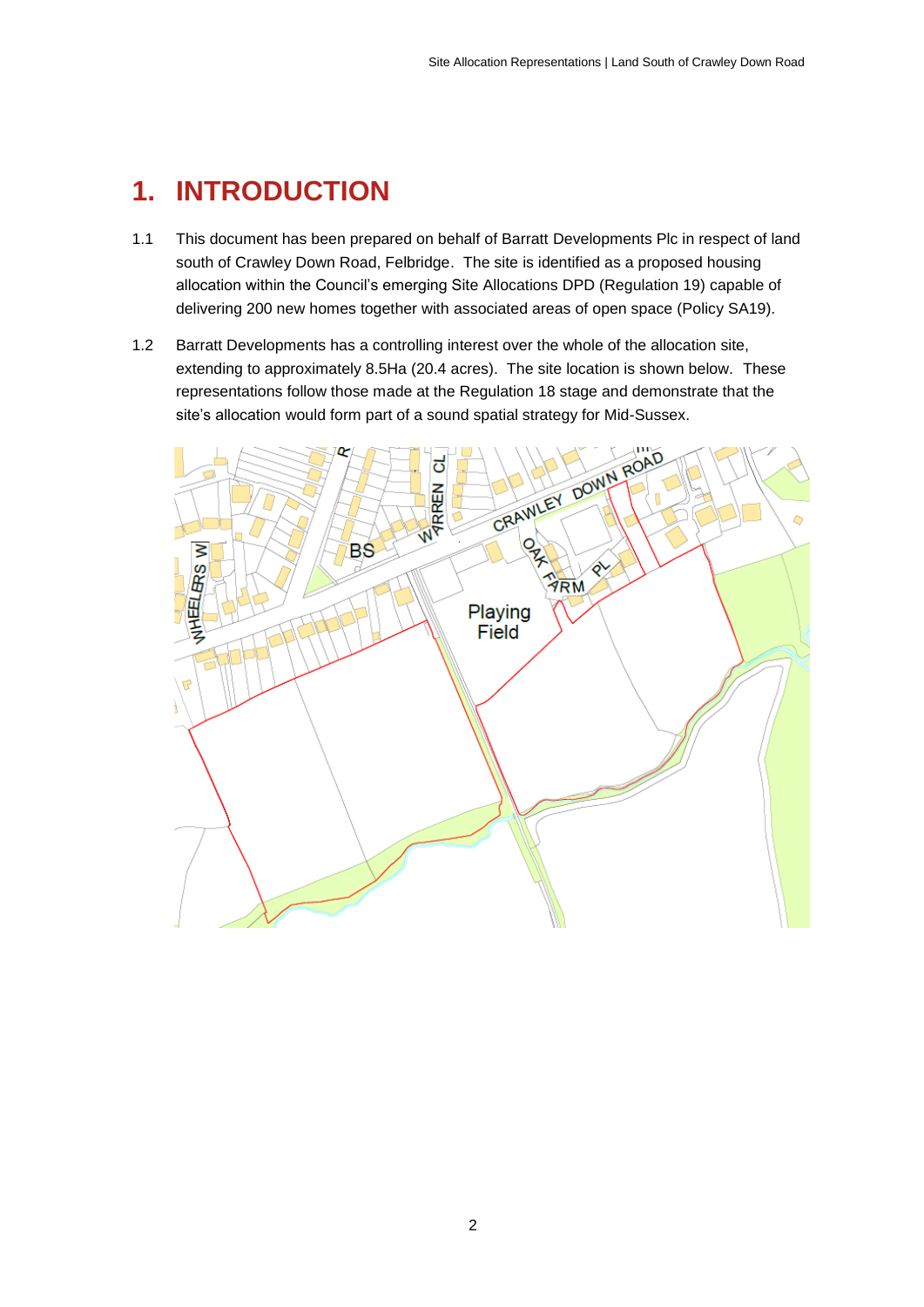# <span id="page-5-0"></span>**2. BACKGROUND**

#### **Site and Surroundings**

- <span id="page-5-1"></span>2.1 The site currently comprises of a series of 3 fields to the rear of existing residential development and sports fields that front onto Crawley Down Road. The boundaries of the site are formed by well-established landscaping whilst Felbridge Water runs along the site's southern boundary. An existing bridleway (40aEG) bisects the site in a north south direction and provides a connection between Crawley Down Road and other public rights of way to the south. Existing gated access is provided between the site and this bridleway. The site also includes no.71 Crawley Down Road which would provide the main point of access.
- 2.2 The majority of the site falls within Flood Zone 1 (lowest risk) whilst a small part of the southern part of the site, closest to Felbridge Water, falls within Flood Zones 2/3. In addition, it is not within a conservation area and does not include any heritage assets.
- 2.3 The main part of the site falls within Mid-Sussex District Council and West Sussex County Council whilst a small part, closest to Crawley Down Road, is within Tandridge District Council and Surrey County Council. The site is also within the administrative area of East Grinstead Parish Council.

#### **Planning Context**

<span id="page-5-2"></span>2.4 We have promoted the site on behalf of Barratt Developments since 2017. In November 2019, we submitted representations to the Regulation 18 version of the Site Allocations Plan supporting the site's proposed allocation based on the technical work undertaken, which included a vision document for new development at the site. Since then we have continued our positive engagement with key stakeholders, most notably WSCC Highways, which has enabled us to further progress with preparing the supporting technical work. This work has been shared with MSDC and forms part of the library of documents supporting the site's allocation. These representations do not seek to repeat information contained within these documents or our earlier Regulation 18 representations, rather they seek to demonstrate that the site's inclusion as an allocation for 200 new homes forms part of a sound spatial strategy having regard to the relevant tests set out within the NPPF.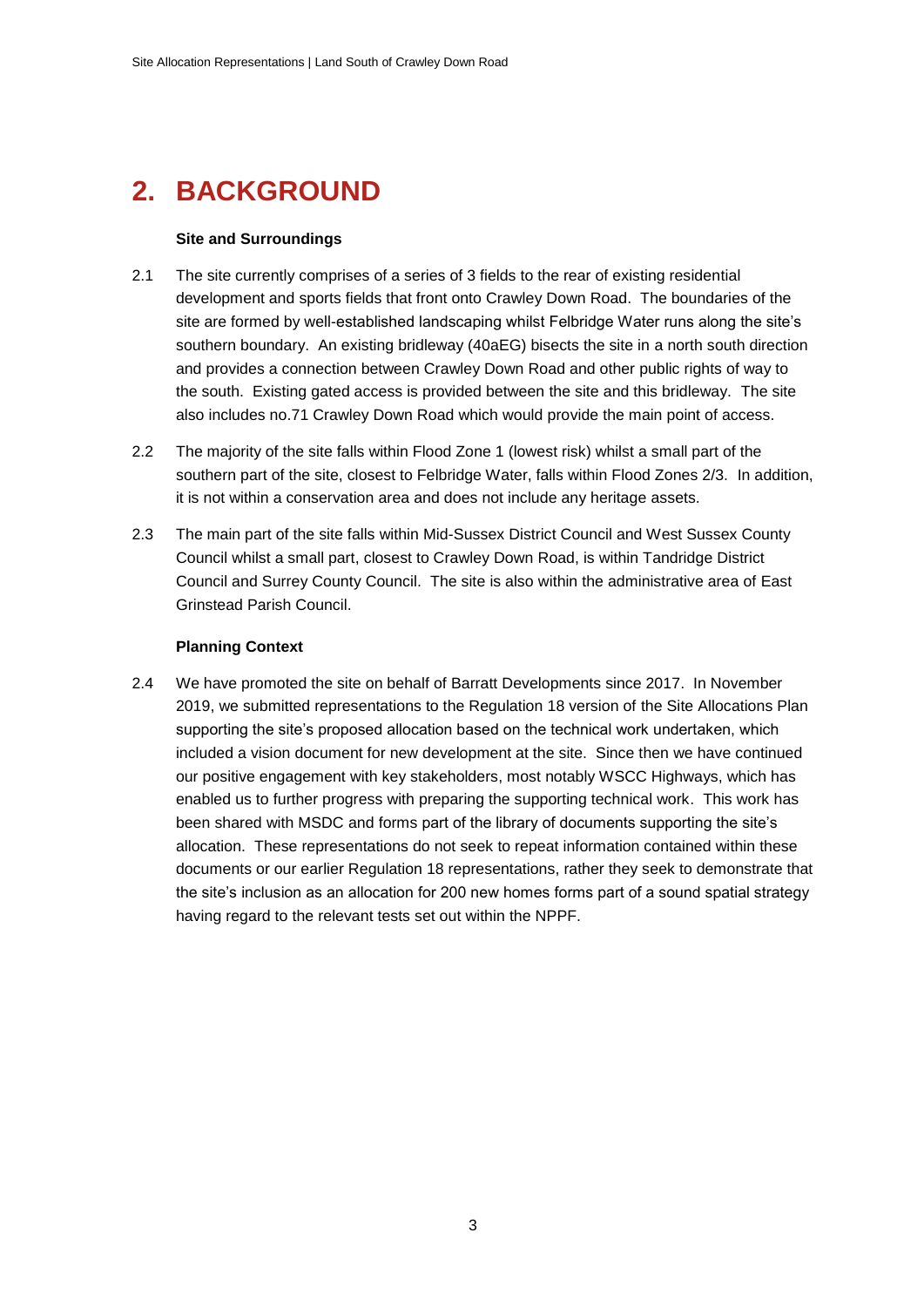# <span id="page-6-0"></span>**3. SITE ALLOCATION SA19**

#### *Positively Prepared*

-

- 3.2 The District Plan identifies a minimum housing requirement of 16,874 for the Plan Period (2014-31), of which there is residual requirement of 1,280 homes to be met through the Site Allocations Plan. The spatial distribution is based on the Council's settlement hierarchy with East Grinstead, along with Burgess Hill and Haywards Heath, at the top of this hierarchy. In order to deliver sustainable development, a key aim of the NPPF, it is evident that new housing should be focused in and around these settlements.
- 3.3 Policy SA10 identifies a current residual housing requirement for these towns of 706 new homes with the Plan proposing the allocation of sites sufficient to deliver 1,409 new homes in and around these towns. All of the proposed allocations, as a whole, would deliver a total of 1,764 new homes.
- 3.4 As such the Site Allocations Plan would deliver approx. 500 more homes than required by the District Plan however for a variety of reasons this is considered entirely appropriate. The housing requirement set out in the District Plan is a minimum requirement and should therefore be seen as a 'floor', not a 'ceiling'. The provision of a buffer provides flexibility and certainty that the housing requirement can be met should, for unforeseen reasons, the delivery of housing from one or more allocated sites be delayed.
- 3.5 Mid-Sussex, in common with the majority of other authorities in the South East, has an increasing affordability issue. Home ownership in the District continues to be beyond the reach of many people with the price of new homes currently between 13-14 times average earnings (a rate double the average for England), as illustrated by data from the ONS contained within the following table:

| House price to workplace<br>earnings ratios <sup>1</sup>                    | 2016  | 2017  | 2018  | 2019  |
|-----------------------------------------------------------------------------|-------|-------|-------|-------|
| Ratio of median house price to                                              | 12.61 | 12.60 | 12.68 | 13.01 |
| median gross annual workplace-<br>based earnings (MSDC / England)           | 17.72 | 17.92 | /8.04 | /7.83 |
| Ratio of lower quartile house price to                                      | 13.95 | 13.19 | 12.98 | 13.80 |
| lower quartile gross annual<br>workplace-based earnings (MSDC /<br>England) | /7.16 | /7.26 | /7.34 | /7.27 |
|                                                                             |       |       |       |       |

<sup>1</sup>[https://www.ons.gov.uk/peoplepopulationandcommunity/housing/datasets/ratioofhousepricetowork](https://www.ons.gov.uk/peoplepopulationandcommunity/housing/datasets/ratioofhousepricetoworkplacebasedearningslowerquartileandmedian) [placebasedearningslowerquartileandmedian](https://www.ons.gov.uk/peoplepopulationandcommunity/housing/datasets/ratioofhousepricetoworkplacebasedearningslowerquartileandmedian)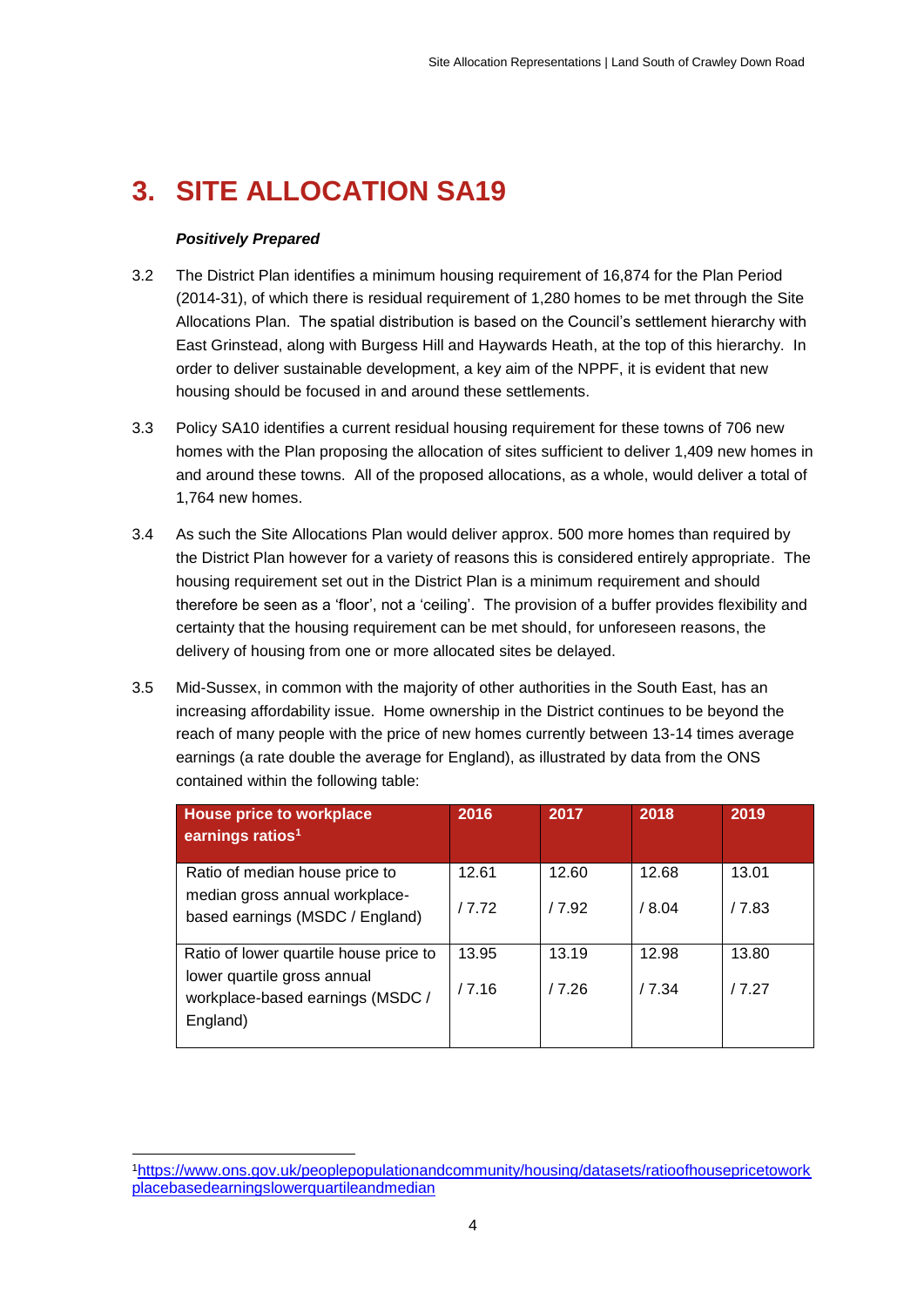- 3.6 The continuing high cost of new homes is reflected in the latest SHMA (2014) which identifies an annual need of up to 474 new affordable homes. Even on the assumption that 30% of all new housing based on the annual requirement of 1,090 new homes (which applies from 2024/25) is affordable (327 homes per annum) then there will remain a considerable unmet need. This in large part explains why the proposed housing requirement for the District based on proposed changes to the standard methodology is expected to increase to 1,305 new homes per annum.
- 3.7 For all of the reasons set out above, it is evident that there is and continues to be a growing need for new homes in the District. The proposed allocation of sites in and around the District's main towns, exceeding the identified minimum housing requirement, is illustrative of the Council seeking to be positive in its planning for new homes.

#### *Justified*

- 3.8 A significant amount of work has been undertaken by both the Council and Barratt Developments to support the proposed allocation.
- 3.9 As set out within our previous representations, information was provided on the site sustainability whilst work had been undertaken to inform the proposed means of access and understand the associated highways impact. Since then, further engagement has taken place with the highway authority which has led to the assessment methodology being agreed. Based on this it is considered that the proposed development would have a negligible impact on the operation of the highway network. Furthermore, the proposed development provides an opportunity to improve public transport services in the local area. Improvements could include the funding to upgrade nearby bus stops near the site with real time information and contributions towards providing a new bus lane southbound along the A22 to give bus priority to East Grinstead (the scheme of which has already been designed). A safety audit of the proposed means of access has been carried out and proves that a safe access can be provided. This highways work forms part of the library of information published by the Council.
- 3.10 In light of the fact that the site currently comprises of open fields, ecological survey work has been undertaken which considers the potential impact on both site and off-site ecological receptors as well as addressing relevant comments made at the Regulation 18 stage. In summary, it is considered that the features of ecological interest are located around the site boundaries and so it is readily achievable to develop a sensitive layout which retains and buffers these areas. At this stage, effects of development on designations in the wider area are either unlikely or there are already measures in place to deliver mitigation (e.g. via SANG/SAMM developer contributions). Furthermore, significant opportunities exist for enhancements to biodiversity, in the form of habitat creation and enhancement measures, provision of additional opportunities for faunal species and by bringing the site into long-term management to benefit biodiversity. Likewise, the arboricultural and flood work prepared does not identify any issues that a sensitively designed layout couldn't overcome as illustrated by the concept layout contained within our supporting vision document.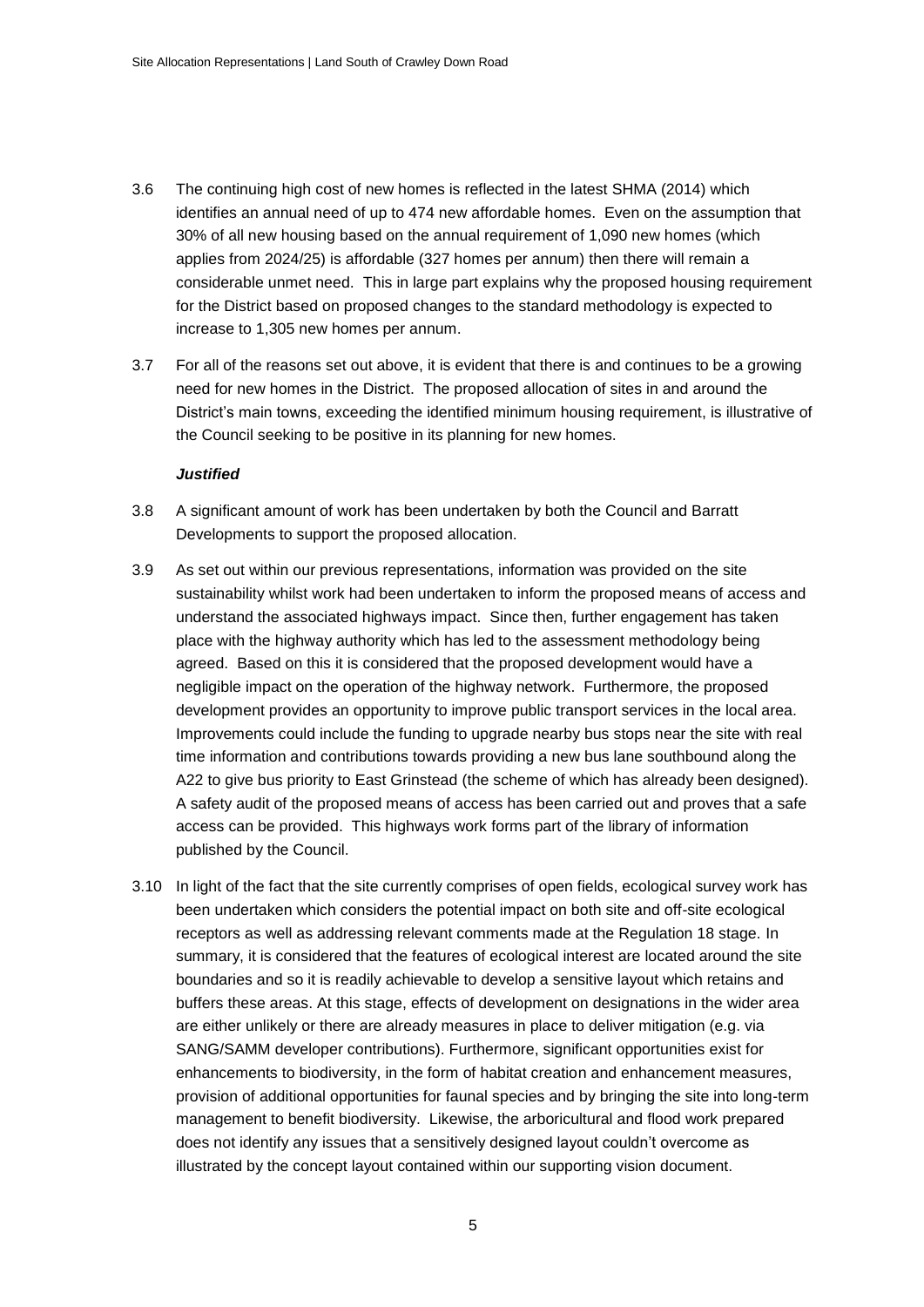- 3.11 The site, along with SA20 to the south, represent the only proposed major growth area to East Grinstead. East Grinstead is a key town in the District providing a wide range of services and facilities whilst such facilities sufficient to meet the day to day needs of residents are also provided within Felbridge (as set out within chapter 3 and figure 3.3 of the supporting Transport Assessment). The surrounding footpath, cycle and bus network means that residents will be able to access these without relying on the private car. On this basis, it is considered that the site is a sustainable location for new residential development, the good accessibility of this general location being acknowledged by the Inspector considering a recent appeal approximately 150m east of the site (see paragraph 46, PINS ref: 3205537).
- 3.12 In summary, the proposed allocation has been clearly justified and would contribute towards the delivery of sustainable development, a key objective of the NPPF.

#### *Effective*

3.13 Barratt Developments, who have control of the whole site, are a recognised national housebuilder capable of implementing the subsequent planning permission at the site. A development of 200 new homes at the site is viable when taking into account the policy requirements of Policy SA19, other relevant policies (e.g. affordable housing) and contributions necessary to mitigate any impact of the development. On this basis, it is considered that new development is capable of being delivered within the first 5 years, following adoption.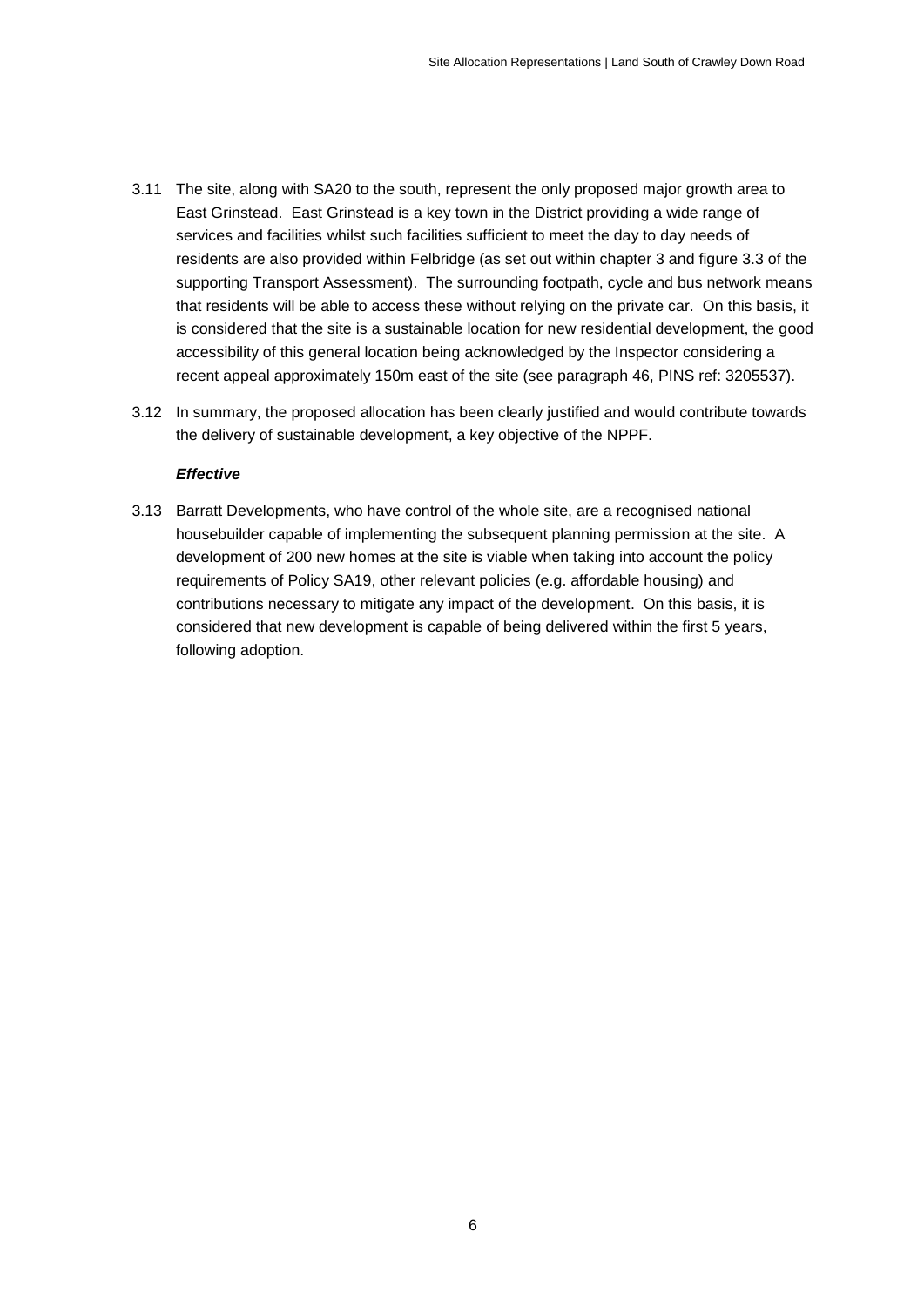### <span id="page-9-0"></span>**4. CONCLUSIONS**

- 4.1 Barratt Developments has a controlling interest over the whole of the SA19 allocation site, which extends to approximately 8.5Ha (20.4 acres).
- 4.2 The site has been promoted for residential development since 2017 with a significant amount of work undertaken to inform its proposed allocation for 200 new homes. This work is contained within the evidence base and library of documents supporting the site's allocation.
- 4.3 In line with tests set out within the NPPF, it is considered that the site's allocation would form part of a sound spatial strategy for new development in the District up to 2031 that is positively prepared, justified and effective.
- 4.4 In light of this, we fully support the continued inclusion of the site within the emerging Site Allocation Plan and its delivery within the first 5 years of the Plan period.